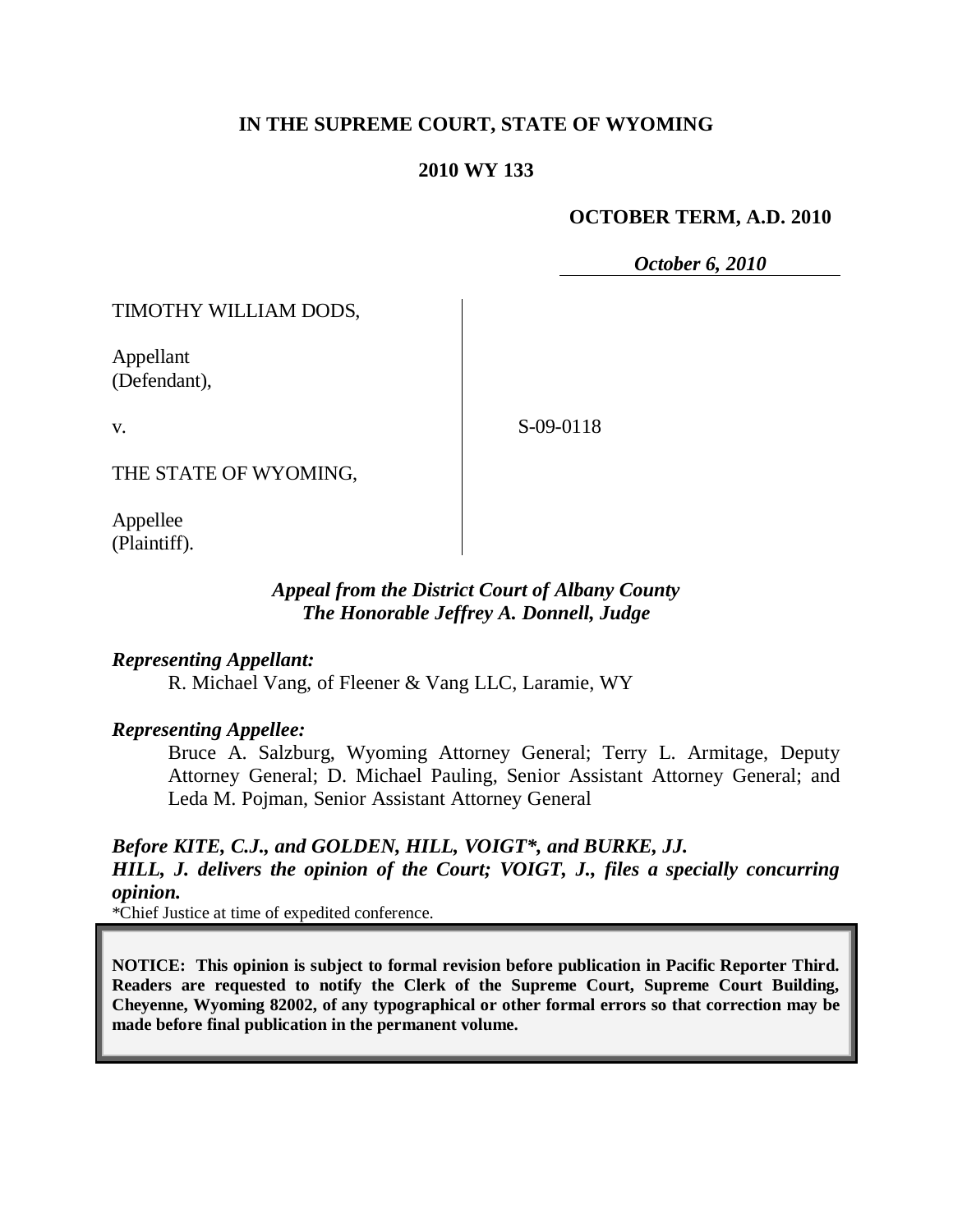**HILL,** Justice.

[¶1] Timothy Dods appeals the denial of a motion to suppress evidence. Dods claims on appeal that a single instance of crossing a fog line does not create articulable suspicion to warrant a stop of his vehicle. We affirm.

#### **ISSUE**

[¶2] Dods" single issue is as follows:

Did the arresting officer possess sufficient facts to stop [Dods], and ultimately was there probable cause to search and seize [Dods] pursuant to Article 1 Section 4 of the Wyoming Constitution?

## **FACTS**

[¶3] On May 26, 2008, State Trooper Karl Germain noticed a blue minivan traveling eastbound on Interstate 80 west of Laramie, Wyoming. Trooper Germain observed the minivan"s passenger side tires cross the white fog line by approximately eight inches for about five seconds/several hundred yards. The trooper, who was traveling westbound, crossed the median, pursued the minivan, and initiated a traffic stop. Upon contacting Dods, the trooper smelled raw marijuana coming from the vehicle. Eventually, a search of the vehicle produced approximately 60 pounds of marijuana.

[¶4] Dods was charged with one count of possession of marijuana with intent to deliver and one count of felony possession of marijuana. He filed a motion to suppress, which the district court denied, finding that the trooper was authorized to initiate the stop. Dods subsequently entered a conditional plea of guilty to the charge of possession of marijuana with intent to deliver, and this appeal followed.

# **STANDARD OF REVIEW**

[¶5] In reviewing a trial court"s decision after a motion to suppress, we have stated:

> In reviewing a trial court's ruling on a motion to suppress evidence, we do not interfere with the trial court's findings of fact unless the findings are clearly erroneous. We view the evidence in the light most favorable to the trial court"s determination because the trial court has an opportunity at the evidentiary hearing to assess the credibility of the witnesses, weigh the evidence, and make the necessary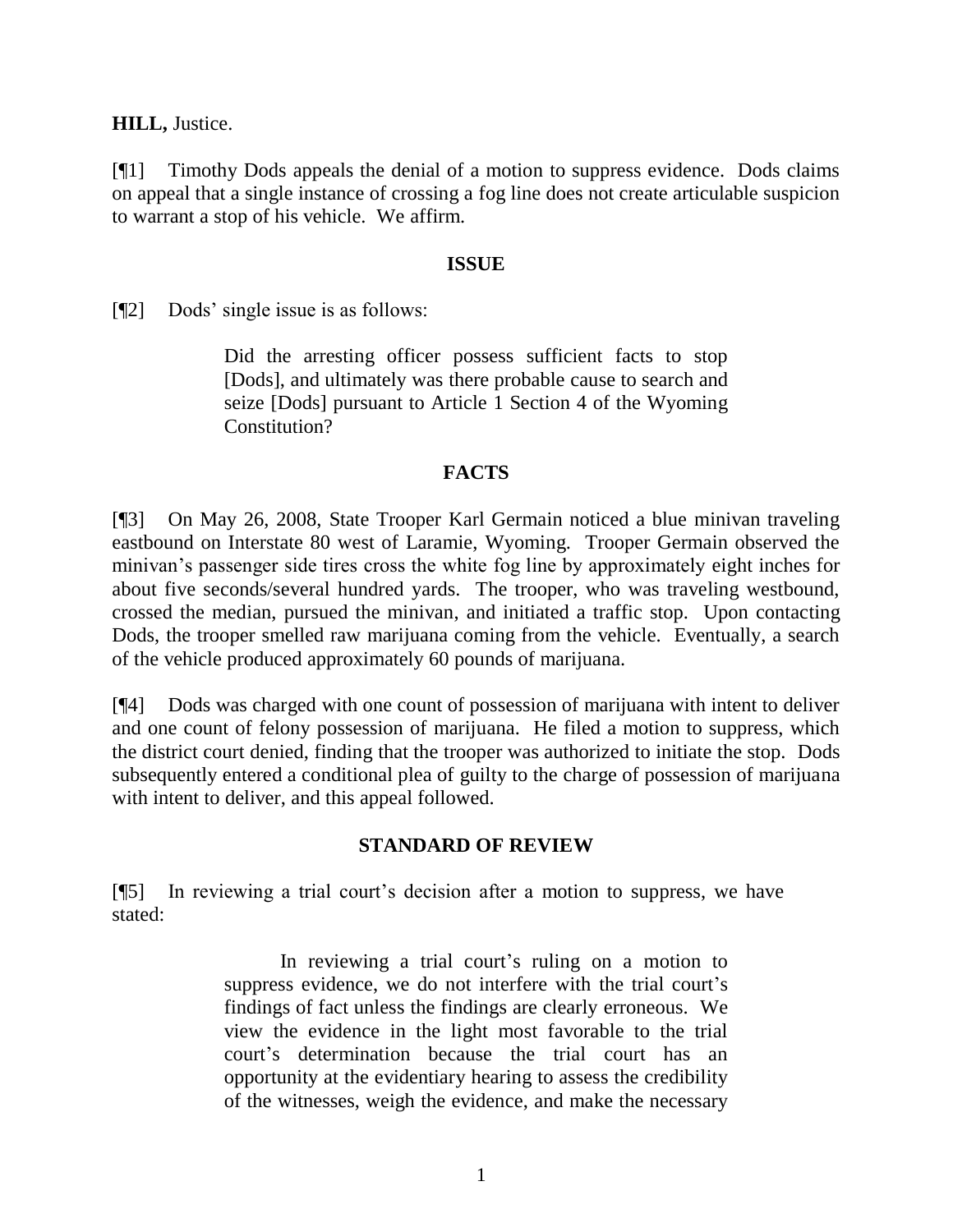inferences, deductions, and conclusions. The constitutionality of a particular search is a question of law that we review *de novo.* 

*Latta v. State*, 2009 WY 35, ¶ 10, 202 P.3d 1069, 1071 (Wyo. 2009) (citation omitted).

### **DISCUSSION**

[¶6] Dods contends that crossing a fog line one time, ostensibly in violation of Wyo. Stat. Ann. § 31-5-209(a)(ii) (LexisNexis 2009), does not create articulable suspicion enough to stop a driver. Conversely, the State argues that the stop was justified and that crossing a fog line once is adequate cause to stop a vehicle.

[¶7] Regarding the Fourth Amendment, we have stated:

The Fourth Amendment protects individuals from unreasonable searches and seizures. U.S. Const. amend. IV. A routine traffic stop constitutes a seizure within the meaning of the Fourth Amendment "even though the purpose of the stop is limited and the resulting detention quite brief." *Damato v. State*, 2003 WY 13, ¶ 9, 64 P.3d 700, 704 (Wyo. 2003 (quoting *Delaware v. Prouse*, 440 U.S. 648, 653, 99 S.Ct. 1391, 1396, 59 L.Ed.2d 660 (1979)). Because a traffic stop is more analogous to an investigative detention than a custodial arrest, the reasonableness of such stops is analyzed under the twopart test articulated in *Terry v. Ohio*, 392 U.S. 1, 19-20, 88 S.Ct. 1868, 1879, 20 L.Ed.2d 889 (1968): (1) whether the initial stop was justified; and (2) whether the officer's actions during the detention were "reasonably related in scope to the circumstances that justified the interference in the first instance." *Damato*, ¶ 9, 64 P.3d at 705.

*Garvin v. State*, 2007 WY 190, ¶ 13, 172 P.3d 725, 728-29, (Wyo. 2007).

*Lovato v. State*, 2010 WY 38, ¶ 12, 228 P.3d 55, 58 (Wyo. 2010).

[¶8] An investigatory stop represents a seizure that "implicates the Fourth Amendment, requiring the presence of specific, articulable facts and rational inferences giving rise to a reasonable suspicion that a person has committed or may be committing a crime." *Putnam v. State*, 995 P.2d 632, 637 (Wyo. 2000). Reasonable suspicion is a lower standard than probable cause and requires a fact-centered inquiry based on the "totality of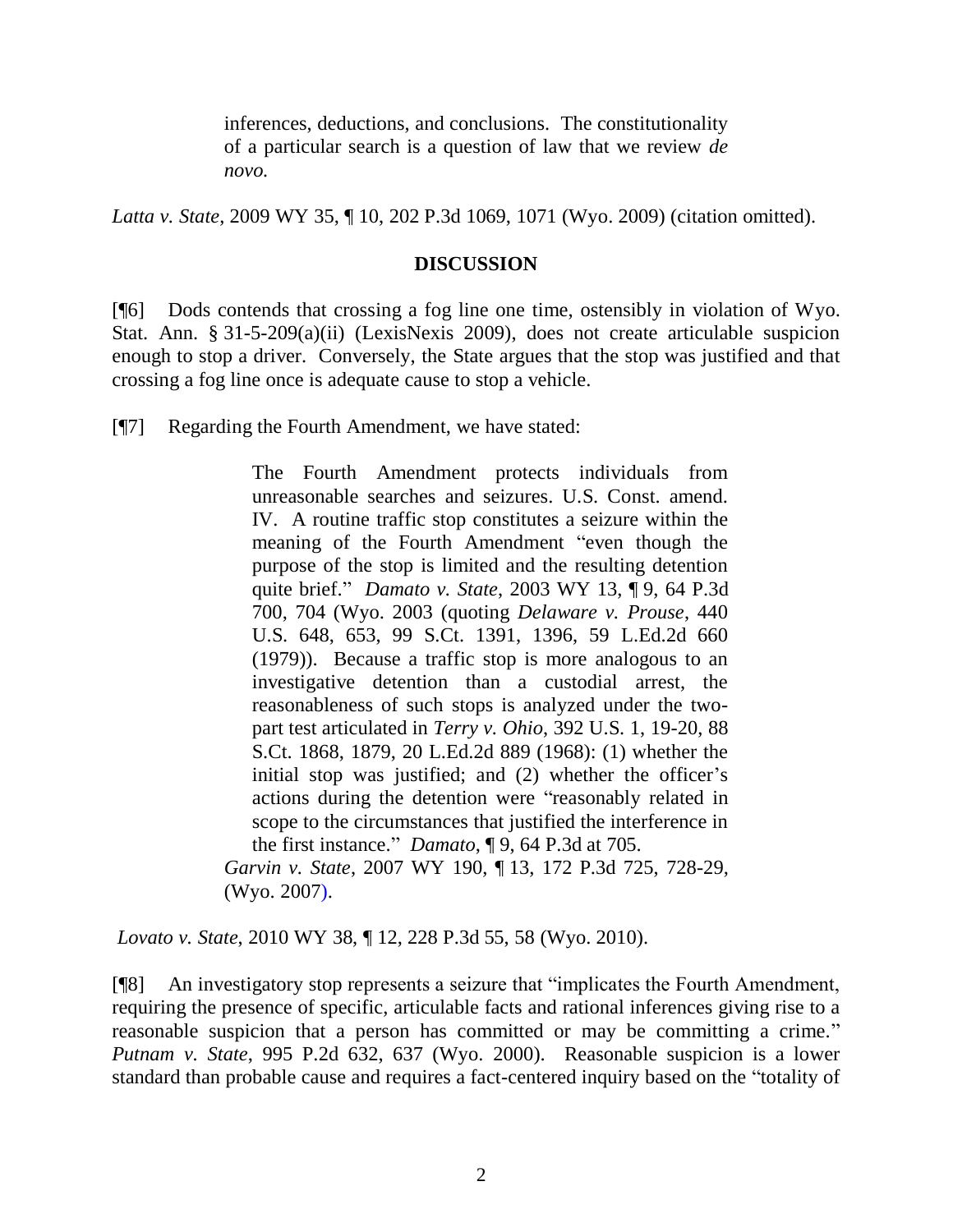the circumstances." *Fender v. State*, 2003 WY 96, ¶ 13, 74 P.3d 1220, 1225 (Wyo. 2003).

[¶9] Dods was stopped for an alleged violation of Wyo. Stat. Ann. § 31-5-209 (LexisNexis 2009), which provides in relevant part:

### **§ 31-5-209. Driving on roadways laned for traffic.**

(a) Whenever any roadway has been divided into two (2) or more clearly marked lanes for traffic the following rules in addition to all others consistent herewith shall apply:

> (i) A vehicle shall be driven as nearly as practicable entirely within a single lane and shall not be moved from the lane until the driver has first ascertained that the movement can be made with safety[.]

Dods does not dispute that he crossed the fog line; he does, however, argue that doing so does not create the articulable suspicion needed to stop a vehicle. He submits that the statute does not demand perfection out of drivers inasmuch as it includes the language "as nearly as practicable."

[¶10] Abundant precedent exists on both sides of this issue. Although this particular issue has never been addressed, this Court has before emphasized the importance of maintaining a single lane of travel. In *Norman v. State*, 747 P.2d 520 (Wyo. 1987), this Court upheld a conviction for driving under the influence of alcohol where the reason for the initial detention had been challenged:

> Evidence introduced by appellant, in the form of the arrest report, shows facts demonstrating the requisite probable cause for Officer McGrath to stop appellant initially for a traffic violation. … Appellant was stopped for driving in more than one lane of traffic on a four-lane city street in violation of  $\S 31-5-209(a)(i)$ [.]

*Norman*, 747 P.2d at 523.

[¶11] We have also discussed unintentional drifting into the passing lane of a roadway:

The fact that Campbell was looking for antelope at the time of the accident hardly excuses his negligence in drifting or turning into the passing lane under the circumstances of this case. Campbell argues that the accident would not have occurred if only Hymas had alerted him to the fact that he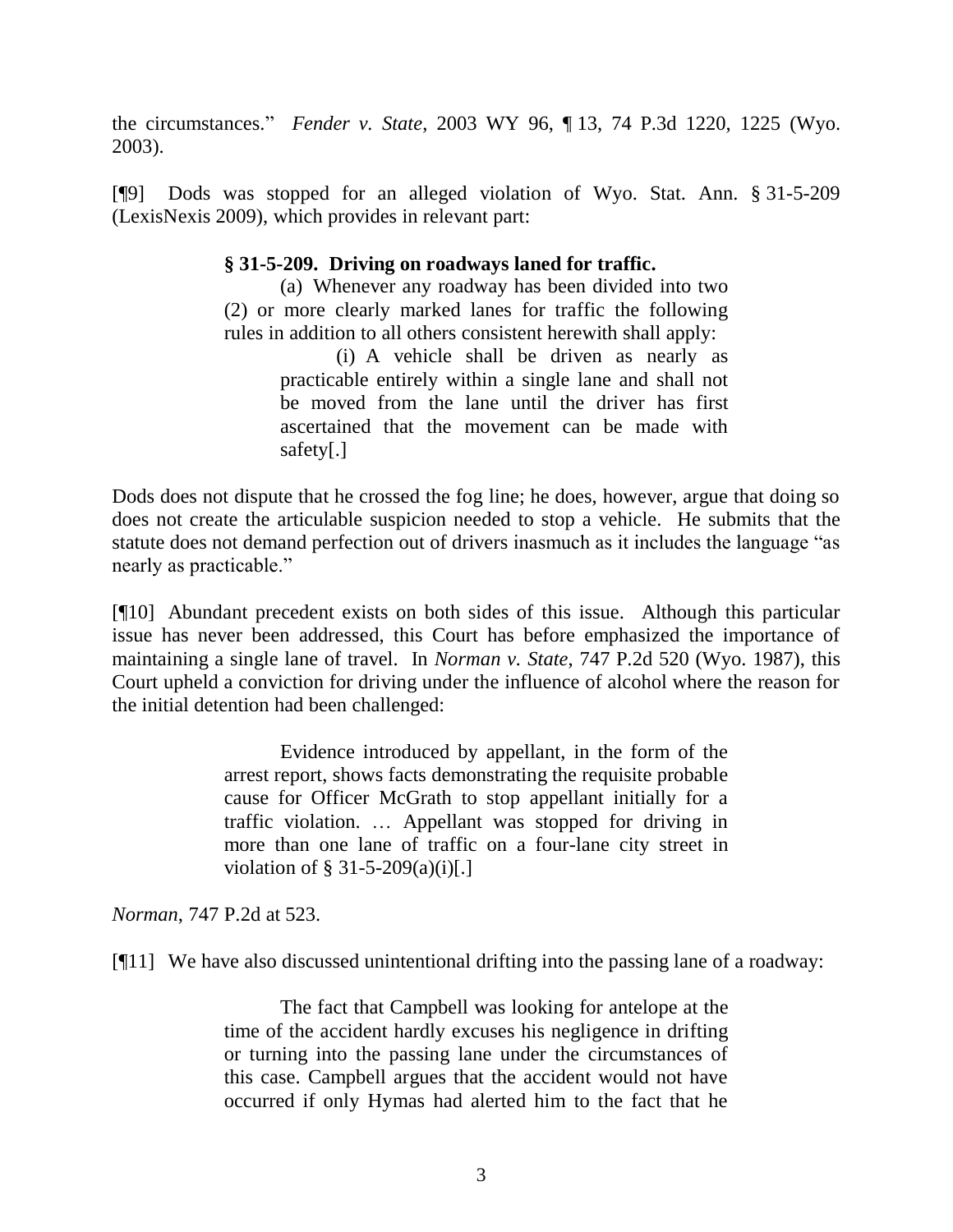was being passed by sounding his horn. This may be true, but the fact remains that Campbell was negligent in entering the passing lane without using due care. In [*Checker Yellow Cab Co. v. Shiflett*, 351 P.2d 660 (Wyo. 1960)] we held that "it was made the duty of the truck when changing its driving lane to make certain that this might be done with safety." 351 P.2d at 664. While we premised that conclusion where a city ordinance was involved, a factual circumstance not present here, we nevertheless note that we are here concerned with a state statute which is virtually identical to the city ordinance. Section 31-5-209(a)(i), W.S.1977, requires that a vehicle "be driven as nearly as practicable entirely within a single lane and *shall not be moved from such lane until the driver has first ascertained that such movement can be made with safety*." [Emphasis in original.]

*Campbell v. W. S. Hatch Co.*, 622 P.2d 944, 947-48 (Wyo. 1981).

[¶12] The Kansas Supreme Court has also had the opportunity to consider this same issue. Recently, in *State v. Marx*, 215 P.3d 601 (Kan. 2009), the Kansas Supreme Court interpreted the comparable Kansas statute single-lane rule as requiring "more than an incidental and minimal lane breach." *Id.*, at 612. The court concluded no reasonable suspicion existed where the deputy observed a vehicle momentarily cross the fog line, overcorrect, and subsequently cross the center line. As a result, *Marx* held that to establish reasonable suspicion, "a detaining officer must articulate something more than an observation of one instance of a momentary lane breach." *Id. Marx* rejected the notion that every intrusion upon a lane"s marker lines gives rise to reasonable suspicion, but also stopped short of holding that a single swerve can never amount to reasonable suspicion. Rather, the *Marx* court held that under the circumstances, and given the record's complete silence as to the driving conditions and how far the vehicle crossed over marker lines, the state had failed to carry its burden of establishing that the deputy had a reasonable suspicion of a violation of K.S.A. § 8-1522(a). *Id.*, at 613; see also *United States v. Ozbirn,* 189 F.3d 1194, 1198 (10th Cir. 1999) ("The use of the phrase "as nearly as practicable' in [Kan. Stat. Ann.  $\S$  8-1522(a)] precludes . . . absolute standards, and requires a fact-specific inquiry to assess whether an officer has probable cause to believe a violation has occurred.").

[¶13] The Tenth Circuit has discussed this issue repeatedly. Notably, in *United States v. Gregory*, 79 F.3d 973 (10th Cir. 1996), an officer stopped a truck after it "briefly crossed into the right shoulder emergency lane" where "[t]he road was winding, the terrain mountainous and the weather condition was windy." *Id*., at 978. The Tenth Circuit held that the stop was unreasonable in light of the Utah statute"s qualification that vehicles remain in a single lane only "as nearly as practical." The court reasoned that under the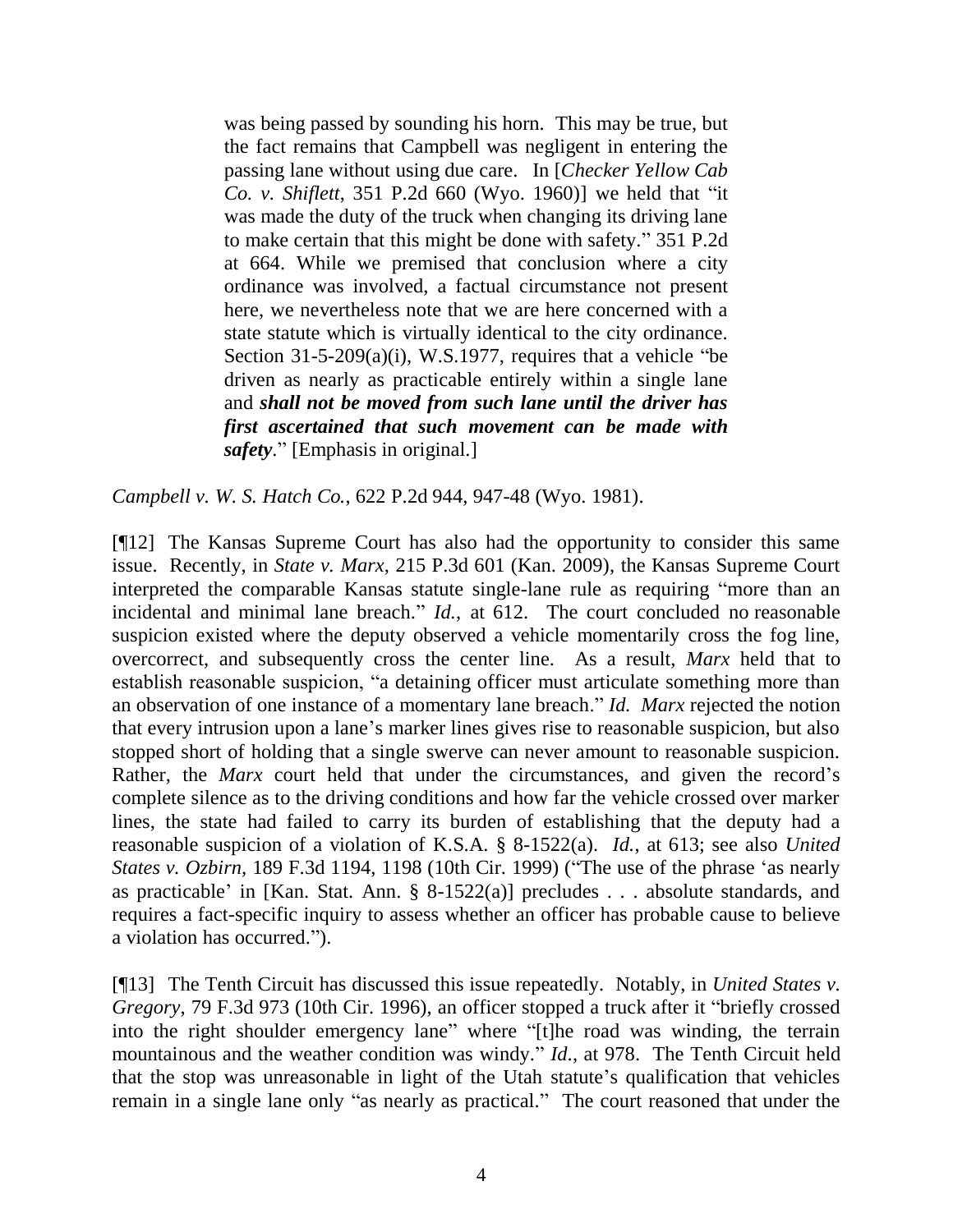particular weather and road conditions present on that occasion, "any vehicle could be subject to an isolated incident of moving into the right shoulder of the roadway, without giving rise to a suspicion of criminal activity." *Id.*

[¶14] Subsequent to the court"s decision in *Gregory,* the Tenth Circuit has emphasized that *Gregory* does not "stand[] for the proposition that a single instance of drifting onto the shoulder can never be a violation of a traffic statute[.]" *United States v. Cline*, 349 F.3d 1276, 1287 (10th Cir. 2003) (italics omitted). Rather, a court must analyze objectively all the surrounding facts and circumstances to determine whether an officer had reasonable suspicion that a violation of the statute had occurred. *Ozbirn,* 189 F.3d at 1198. For instance, in *Ozbirn* the court held that the traffic stop was reasonable where no "adverse physical conditions existed" and the driver of a motor home passed over onto the shoulder "twice within a quarter mile." *Id.* The same conclusion was reached in *United States v. Zabalza*, 346 F.3d 1255, 1258 (10<sup>th</sup> Cir. 2003), where an officer observed the vehicle cross the center line twice, and in *Cline*, 349 F.3d at 1287 where an officer observed the truck swerve onto the shoulder of the road nearly hitting a bridge abutment. In addition, in *United States v. Alvarado*, 430 F.3d 1305 (10th Cir. 2005), where an officer stopped a vehicle after it "cross[ed] about a foot over the right fog line" in a flat area of the interstate on a clear day with no wind, the court found the traffic stop was reasonable. *Id.*, at 1306-07 (internal quotations omitted). In *Alvarado,* the court stated:

> [W]e have already rejected the argument that the "as nearly as practical" qualification in  $\S$  [41-6a-710(1)] requires the conclusion, as a matter of law, that a single instance of crossing over the fog line can never violate the statute. Rather, as previously discussed, we understand it to require a fact-specific inquiry into the particular circumstances present during the incident in question in order to determine whether the driver could reasonably be expected to maintain a straight course at that time in that vehicle on that roadway.

*Alvarado*, 430 F.3d at 1309.

[¶15] According to the Tenth Circuit:

Because of Utah Code Annotated  $\S$  41-6a-710(1)(a)'s "as nearly as practical" language, "a vehicle may weave slightly without violating the law if there are adverse conditions (high winds, sharp curves, damaged pavement)." *United States v. Vazquez*, 555 F.3d 923, 928 (10th Cir. 2009). "But absent such conditions, when police officers observe a vehicle depart from a lane, they have reasonable suspicion to stop the vehicle." *Id.*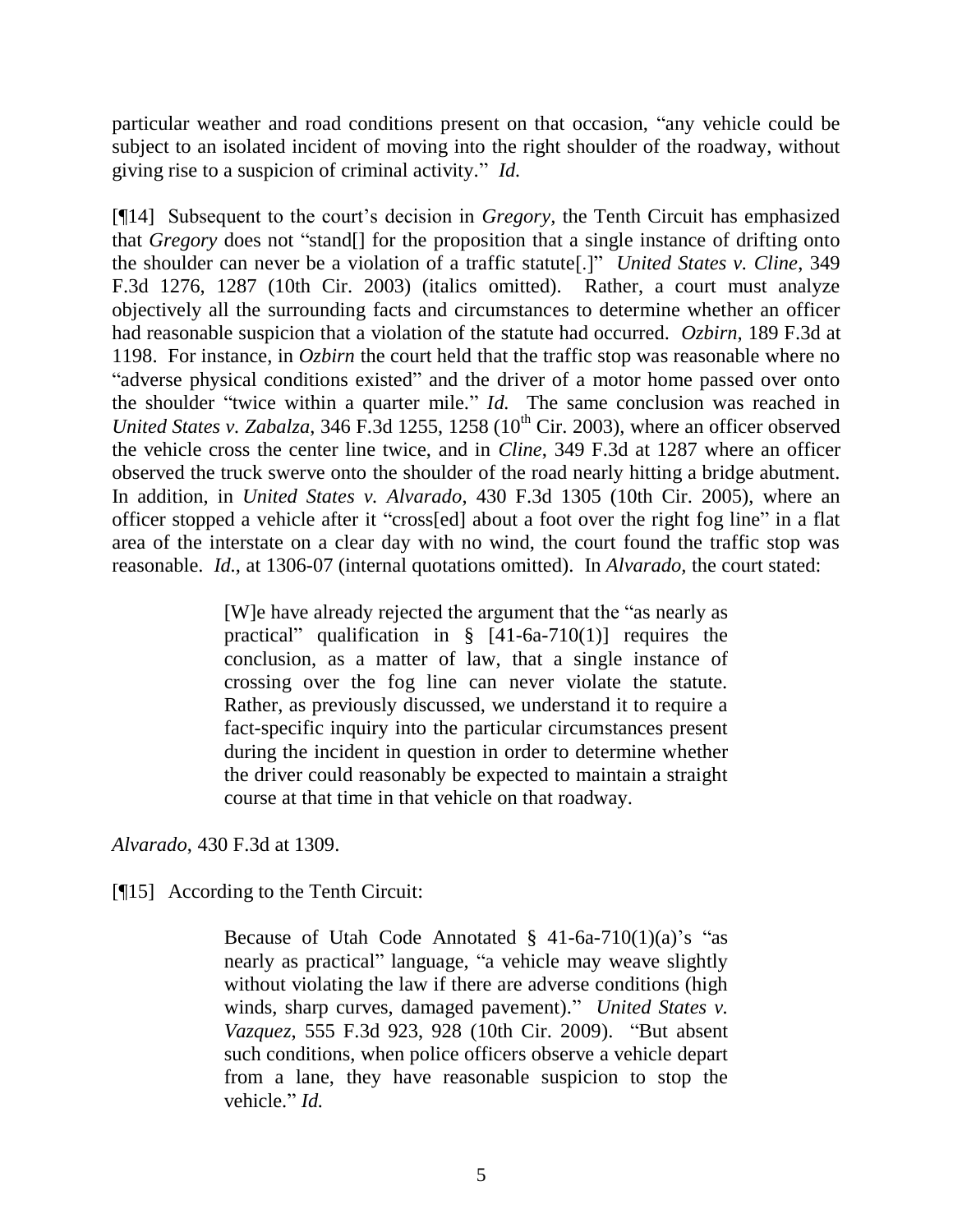*United States v. Phu Say Tang*, 332 Fed. Appx. 446, 451-452 (10th Cir. Utah 2009).The Tenth Circuit has also held that one abrupt swerve across the fog line lasting "about two seconds on the shoulder" is sufficient grounds for a stop. *United States v. Pulido-Vasquez*, 311 Fed. Appx. 140, 142, 144 (10<sup>th</sup> Cir. Kan. 2009).

[¶16] We are in agreement with the Tenth Circuit"s approach that a single instance of crossing the fog line can indeed be a violation of a "single lane of travel" statute. *Cline,* 349 F.3d at 1287. We also agree with the assessment that a court must examine all of the surrounding circumstances to determine whether there is a justification for the stop. Keeping those principles in mind and after a thorough review of the case law and an extensive review of the record in this case, we are compelled to agree with the district court that Trooper Germain"s stop of Dods was warranted. In its decision letter, the district court compared this case to another it had recently decided where a car had merely traveled *on*, and not over, the white dotted dividing line rather than, as in this case, crossing the fog line and staying there for several hundred yards. As a result of that comparison, the court had "no qualms" in concluding that Dods violated § 31-5-209, and that the trooper was authorized to initiate the traffic stop. Under adverse weather and/or road conditions, any vehicle could be subject to an isolated incident of moving into the right shoulder of the roadway, without giving rise to a suspicion of criminal activity. *Gregory*, 79 F.3d 973 at 978. We keep in mind that *Gregory,* however, does not create a "bright-line rule" of what conduct constitutes a violation of this type of statute, but rather "highlight[s] the need to analyze objectively *all the surrounding facts and circumstances*" to determine whether the officer had a reasonable suspicion to make the stop. *Ozbirn*, 189 F.3d at 1198 (emphasis added). Based upon such a fact-sensitive analysis, one or two deviations from a lane may or may not constitute a violation, depending on the circumstances. While it might not be reasonable to expect a driver to avoid even the slightest deviation from a lane over an extended distance, it may be reasonable to expect drivers to avoid a sudden, significant deviation from the lane or a sudden, over-compensating return back, absent physical obstacles, mechanical difficulty, or other uncontrollable circumstances. *State v. Woodruff*, 403 N.J. Super. 620, 629, 959 A.2d 1233, 1239 (Law Div. 2008).

[¶17] Dods" argument is generally that perfection cannot be expected out of drivers, and that following a "perfect vector" down the highway is an unreasonable expectation. We agree with him on this point. However, under the particular facts and circumstances of this case, we are not persuaded by Dods" argument on the whole. He fails to point to any objective factor that might have made it impractical for him to remain in his lane. Our review of the record shows that the weather cannot be deemed a factor in Dods" drift. Furthermore, Dods was driving on a stretch of interstate that could only be described as straight and flat. It could be that an isolated incident of a vehicle crossing into the emergency lane of a roadway is not a violation of Wyoming law. A single lane deviation, however, that in this case was eight inches over the fog line for approximately 550 feet, is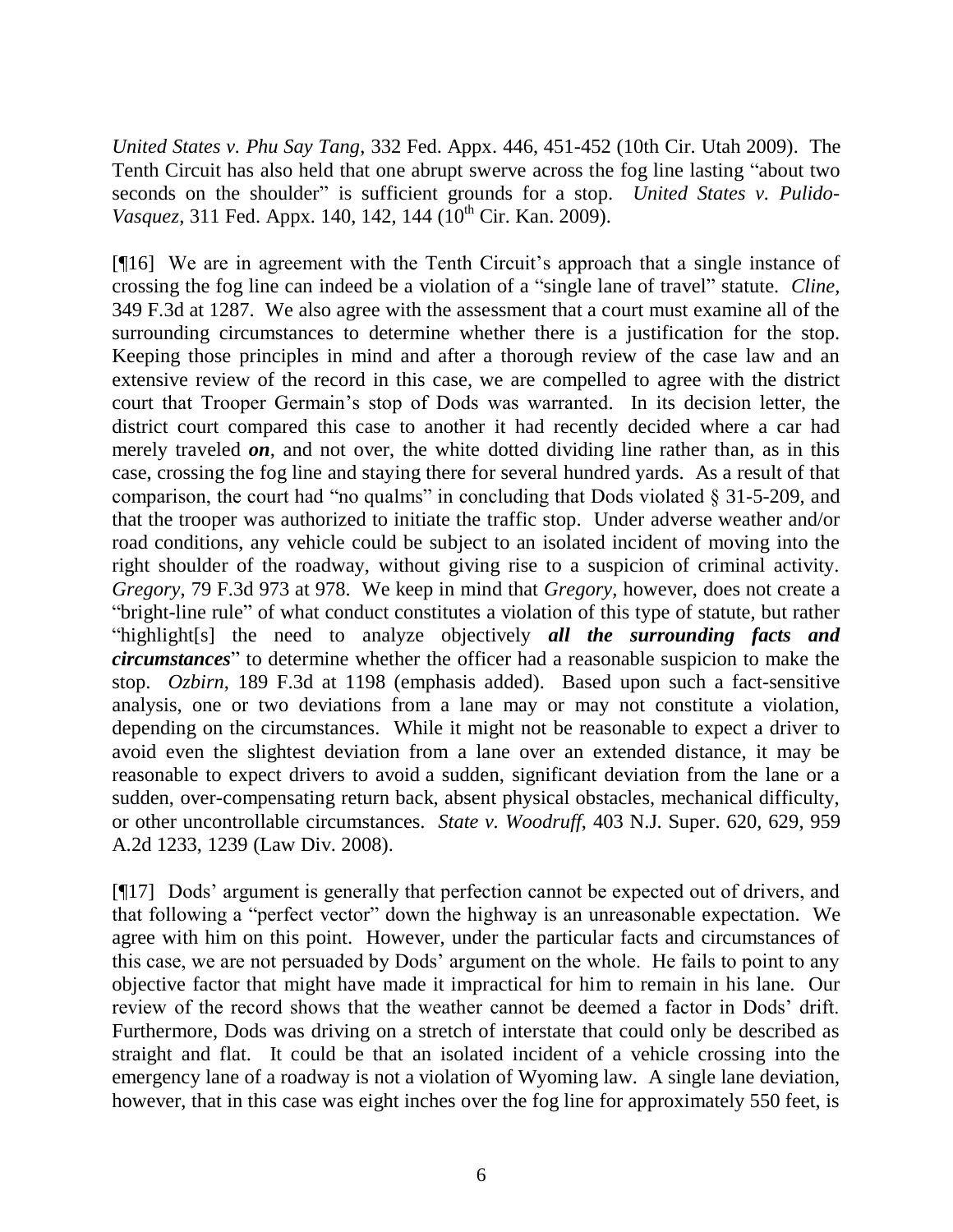egregious enough to rise to the level of reasonable articulable suspicion. Given the length and distance of Dods' drift, the deviation over the fog line was great enough that it warranted being stopped although the weather conditions were not ideal on that particular day. 1

[¶18] Under the language of our own statute, when an officer merely observes someone drive a vehicle outside the marked lane, he does not automatically have probable cause to stop that person for a traffic violation. The use of the phrase "as nearly as practicable" in the statute precludes such absolute standards and requires a fact-specific inquiry to assess whether an officer has probable cause to believe that a violation has occurred. The facts in this case warrant the conclusion that Dods" one-time lane deviation, the fact that it was extensive, both in time and distance, constitutes a violation of Wyoming law, and thus warrants the invasion of Dods" Fourth Amendment rights.

# **CONCLUSION**

[¶19] Taking into account the totality of circumstances, we affirm the district court"s decision denying Dods" motion to suppress.

<sup>&</sup>lt;sup>1</sup> Trooper Germain testified that the weather was "overcast, rainy, I believe a little bit of snow mixed in there, and some wind."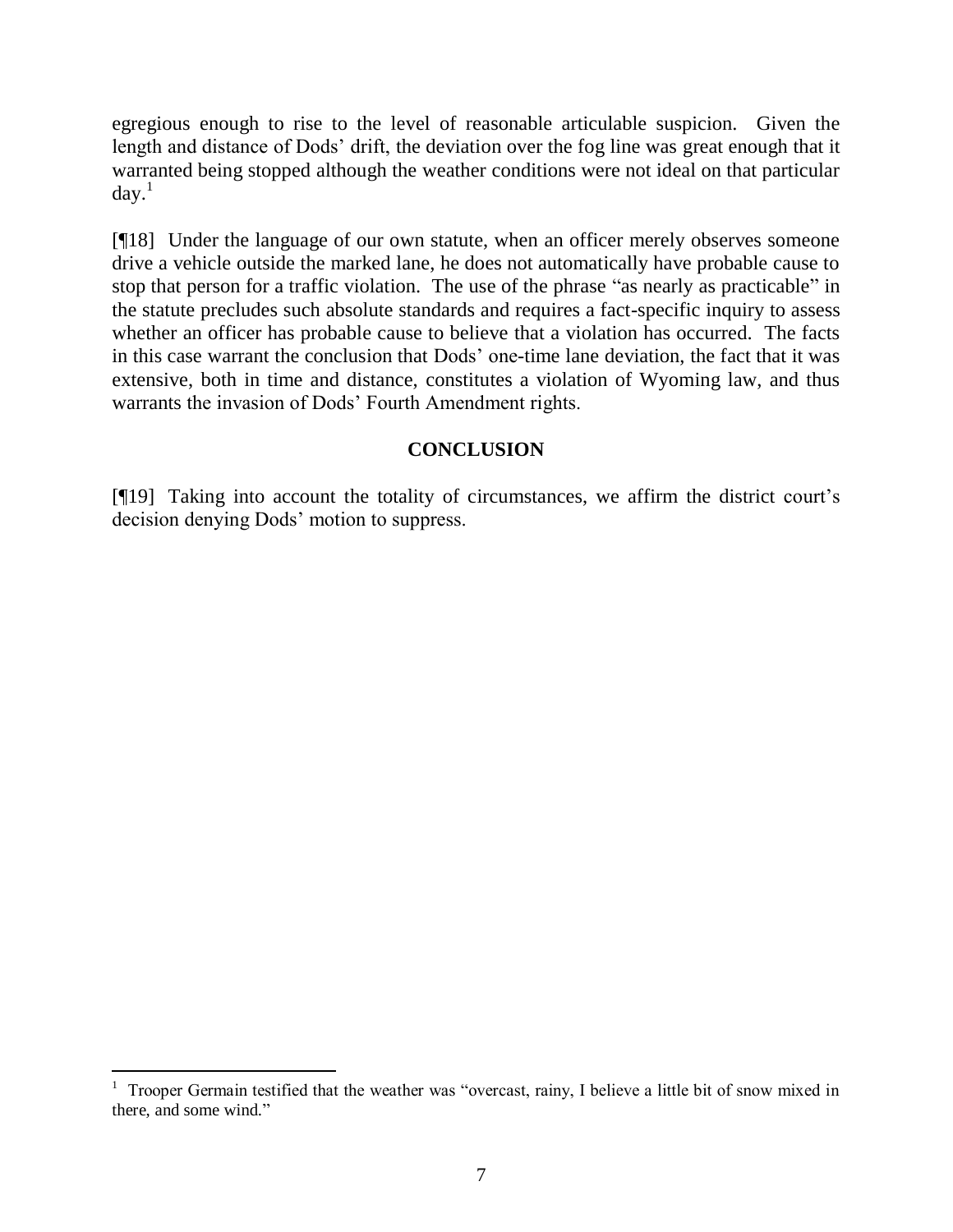## **VOIGT, Justice,** specially concurring.

 $\overline{a}$ 

[¶20] I concur in the result reached in the majority opinion because I believe that, if the Trooper saw what he says he saw, then he was justified in making the traffic stop.<sup>2</sup> I write separately, however, to point out a couple of conceptual difficulties. First is the question of whether a traffic stop must be justified by probable cause or by the lower reasonable suspicion standard. Our law is not at all clear in that regard. Wyo. Stat. Ann. § 7-2-103(a) (LexisNexis 2009) provides that a "citation may issue as a charging document for any misdemeanor which the issuing officer has probable cause to believe was committed by the person to whom the citation was issued." W.R.Cr.P. 3(b)(3) contains similar language. In *Fertig v. State*, 2006 WY 148, ¶¶ 24-28, 146 P.3d 492, 499-501 (Wyo. 2006), and in *Damato v. State*, 2003 WY 13, ¶ 12, 64 P.3d 700, 706 (Wyo. 2003), we held that an officer"s observation of a traffic violation gave rise to probable cause so as to justify a traffic stop. And in *Norman v. State*, 747 P.2d 520, 523 (Wyo. 1987), we noted that the evidence revealed "facts demonstrating the requisite probable cause for" a traffic stop based upon the very statute at issue in this case. At the same time, however, we have said several times that traffic stops are analyzed under the lesser reasonable suspicion standard. *See, e.g., Lovato v. State*, 2010 WY 38, ¶ 13, 228 P.3d 55, 58 (Wyo. 2010); *Garvin v. State*, 2007 WY 190, ¶ 13, 172 P.3d 725, 728-29 (Wyo. 2007); *Fender v. State*, 2003 WY 96, ¶ 13, 74 P.3d 1220, 1225 (Wyo. 2003); and *Damato*, 2003 WY 13, ¶ 9, 64 P.3d at 704-05.

[¶21] I raise this issue because the cases cited in the majority opinion, as well as the majority opinion itself, do not seem to come down clearly on one side or the other on this question. Furthermore, the cited cases, plus cases such as *McChesney v. State*, 988 P.2d 1071 (Wyo. 1999); *Wilson v. State*, 874 P.2d 215 (Wyo. 1994); and *Keehn v. Town of Torrington*, 834 P.2d 112 (Wyo. 1992), suggest that the distinction between a traffic stop based upon an observed traffic violation—the stop being made for the purpose of issuing a citation—and a traffic stop based upon reasonable suspicion that some crime may have been committed—the stop being made for the purpose of investigating that possible crime, traffic or otherwise—has been blurred.<sup>3</sup>

[¶22] Of even more concern to me, however, is the fact that this is one bizarre statute. Apparently, it is not a crime if one violates the statute a little bit, but it is a crime if one

 $2<sup>2</sup>$  I am not entirely comfortable with that statement because, as the majority points out in a footnote, quoting the Trooper, the weather was "overcast, rainy, I believe a little bit of snow mixed in there, and some wind." Could that not have made it "impracticable" to keep the vehicle entirely within a single lane, and would that not mean that the driver had not violated the statute? *See United States v. Gregory*, 79 F.3d 973, 978 (10th Cir. 1996). It would seem, though, that the question of impracticability should, in most cases, be an evidentiary issue at trial, rather than a factor determinative of justification for the traffic stop.

<sup>&</sup>lt;sup>3</sup> If a traffic stop can be made based only upon reasonable suspicion, but the issuance of a citation requires probable cause, every reasonable-suspicion traffic stop requires further investigation for the development of probable cause. That makes no sense in the context of the observed violation of a section of the traffic code because no further investigation is necessary before issuance of a citation.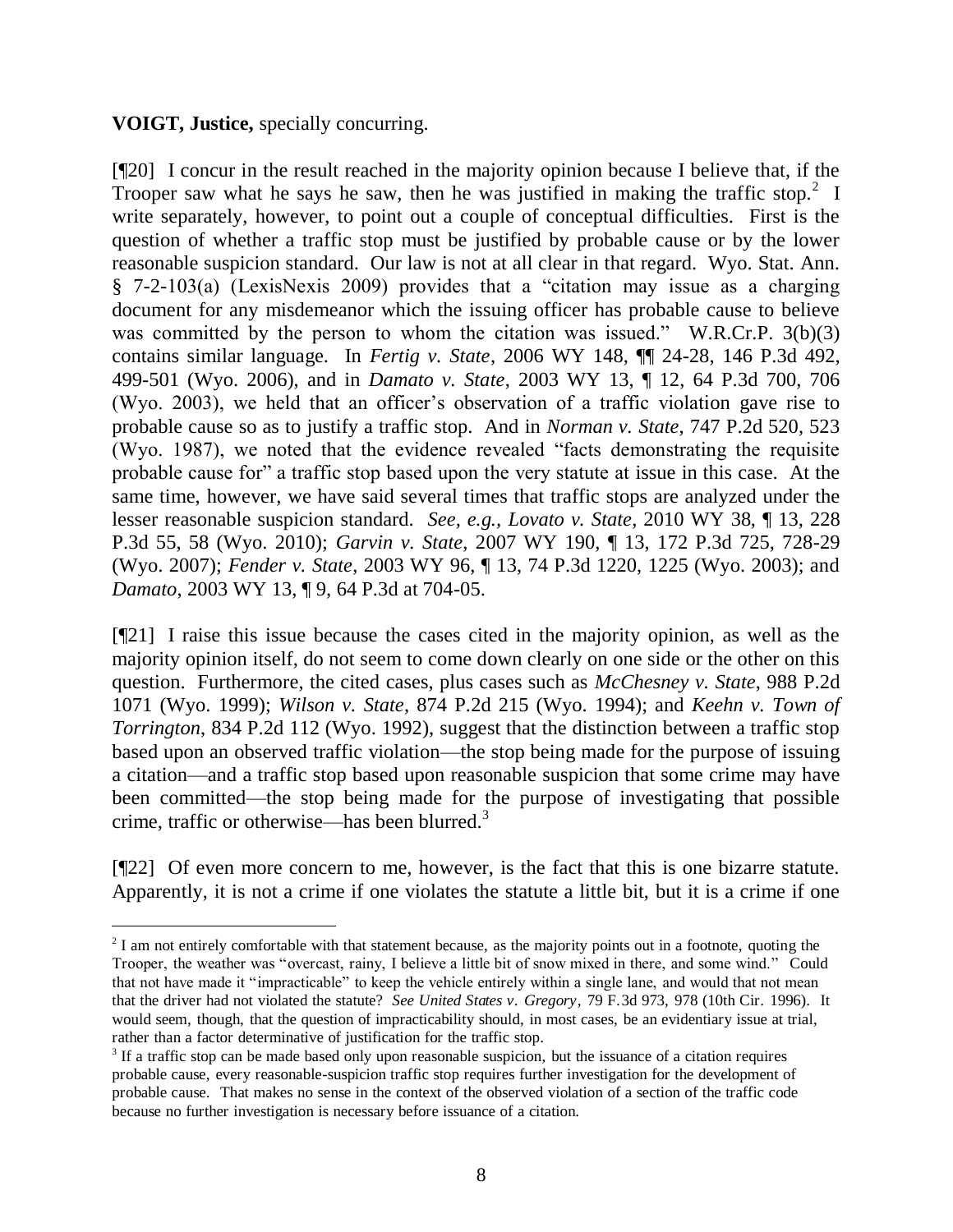violates the statute somewhat more than a little bit. If you stay in your lane, you have not violated the statute, but if you go out of your lane, you *may have* violated the statute. In the context of the present case, if the appellant"s conduct may or may not have provided the officer with reasonable suspicion and/or probable cause to believe that the appellant violated the statute, how on earth is the appellant supposed to have notice, before the fact, that his conduct will violate the statute?

[¶23] We said the following in *Fertig*:

We also find the rationale of *Whren* [*v. United States*, 517 U.S. 806, 116 S.Ct. 1769, 135 L.Ed.2d 89 (1996)] persuasive in that we are not in a position to identify which traffic laws should be enforced and which violations should be disregarded by law enforcement. *Violations of the traffic code provide an objective standard by which to judge the reasonableness of a traffic stop seizure because an observed violation provides probable cause for a traffic stop seizure.*

*Fertig*, 2006 WY 148, ¶ 27, 146 P.3d at 501 (citing *Whren*, 517 U.S. at 818-19, 116 S.Ct. at 1776-77) (emphasis added). The point is that a traffic code provision, like any criminal law, is supposed to describe the conduct that is prohibited. Under Wyo. Stat. Ann. § 31-5-209 (LexisNexis 2009), however, the trial judge at some later point in time tells both the defendant and the officer whether the observed conduct even provided reasonable suspicion and/or probable cause that the statute was violated. How can a stop be justified by an observed "violation" where the officer does not know whether what he has observed is a violation?

[¶24] This is not simply an evidentiary issue. It is an issue involving the clarity of a criminal statute. Compare the "single lane" statute with, for instance, the traffic-control device statute, the latter being found at Wyo. Stat. Ann. § 31-5-402(a) (LexisNexis 2009):

> (a) The driver of any vehicle shall obey the instructions of any official traffic-control device applicable thereto placed or held in accordance with this act....

Under § 31-5-402(a), if a driver fails to stop at a stop sign, both the driver and the officer observing that failure know that the driver has violated the statute. The officer has the requisite reasonable suspicion and/or probable cause to stop the vehicle and to issue the driver a citation for running the stop sign, and the driver cannot defend by claiming that he only ran the stop sign a little bit. Furthermore, the trial judge cannot declare that the officer lacked reasonable suspicion and/or probable cause to make the traffic stop because the driver only violated the statute a little bit. Given a particular set of